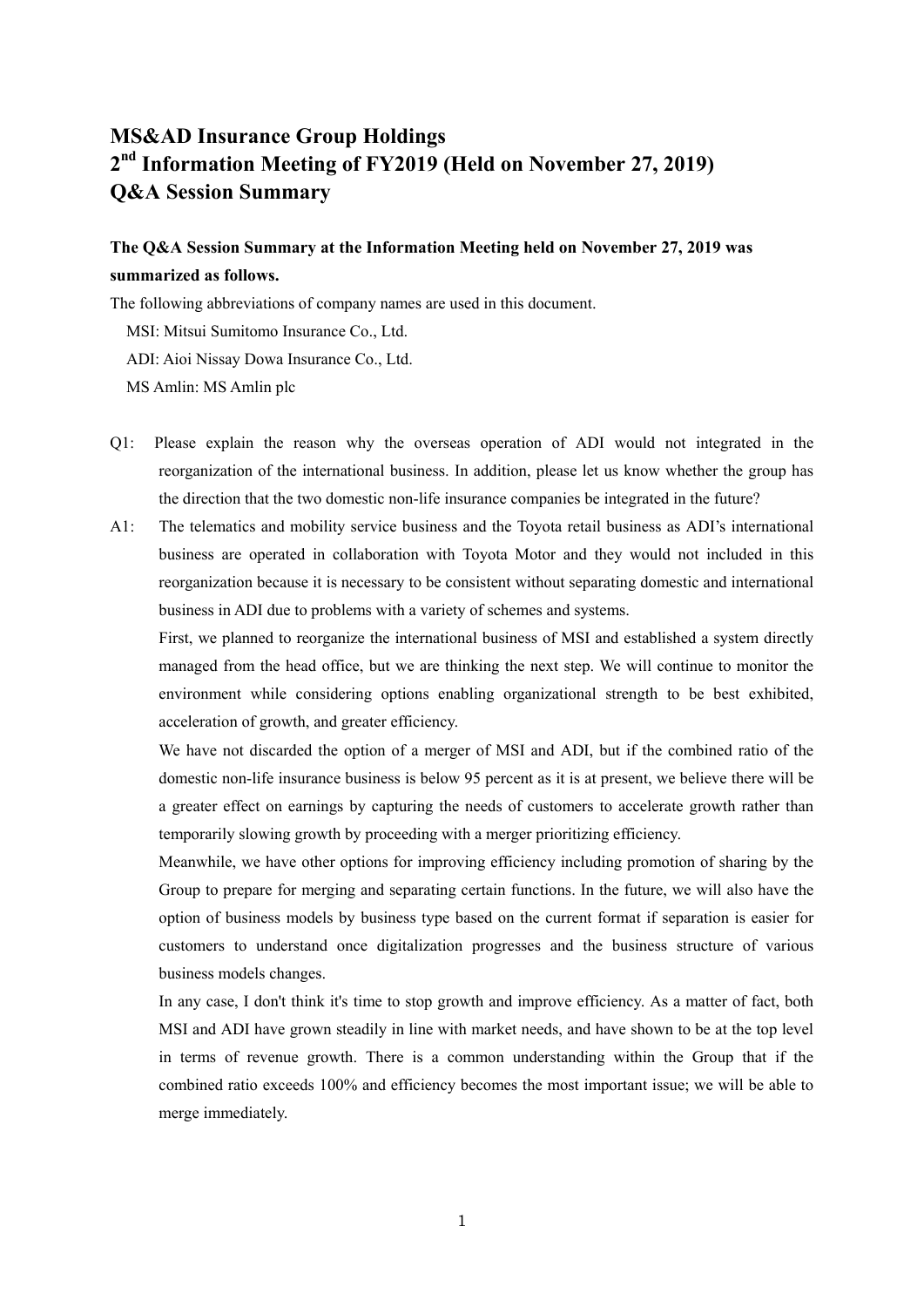- Q2: The target for Group adjusted profit of the international business is 117 billion yen for FY2021. The target for Group adjusted ROE is 10 percent for FY2021. How will this reorganization of the international business help you achieve these targets?
- A2: The goodwill impairment loss brought about by this business reorganization and the decrease in future depreciation of goodwill have not been reflected in Group adjusted profit, but the cost reduction of 10 billion yen will have a positive effect on the amount after tax. In any case, we believe that we will need to reform our growth strategy in the international business in Stage 2 because the profit recovery of international business has been delayed as a whole. Although it is necessary to re-examine the target of Group adjusted ROE of 10 percent due to fluctuations caused by factors such as the occurrence of natural catastrophes and the reduction of strategic equity holdings in addition to fluctuations in adjusted net assets, we will proceed to
- Q3: What is the forecast for the reinsurance business? In addition, can we assume that the enterprise value of MS Amlin's reinsurance business remains unchanged since the time of acquisition?

consider this to enable the target to be achieved by the end of FY2021.

A3: Reinsurance premium rates have risen by double digits both last year and this year for some lines. Furthermore, in addition to the rise in premium rates, we believe that the reinsurance market continues to be promising due to the overall growth of the market achieved by incorporating growth in emerging countries.

In this environment, MS Amlin prudently selects business for underwriting by devising a method of underwriting natural catastrophes to minimize the impact on periodic profits and losses. MS Amlin also works to balance regions for taking risks for underwriting appropriately.

We believe that these initiatives will enable us to grow reinsurance revenues while striking an appropriate balance with general risk.

As you can see, reinsurance companies have grown in line with the Group's expectations at the time of the acquisition, and we recognize that their corporate value has not declined since the time of the acquisition.

Moreover, as you know, the reinsurance company has grown as we had expected at the time of acquisition, and it is our view that its enterprise value has not declined since when it was acquired.

- Q4: What do you think the highlight of cost reductions in Stage 2 will be? You have stated that you can reduce costs by 10 billion yen simply by terminating the overseas regional holding companies under MSI, but are there any other areas with the potential to enable such cost reductions?
- A4: We plan around 10-billion-yen cost reduction associated with the reorganization of international business. It includes cost reduction by MS Amlin. For example, there are operating companies for Lloyd's, reinsurance, and European direct insurance under the holding company and they form a single group, but the functions that had been required of the holding company for this, such as the functions of consolidated accounting and management of subsidiaries, will no longer be required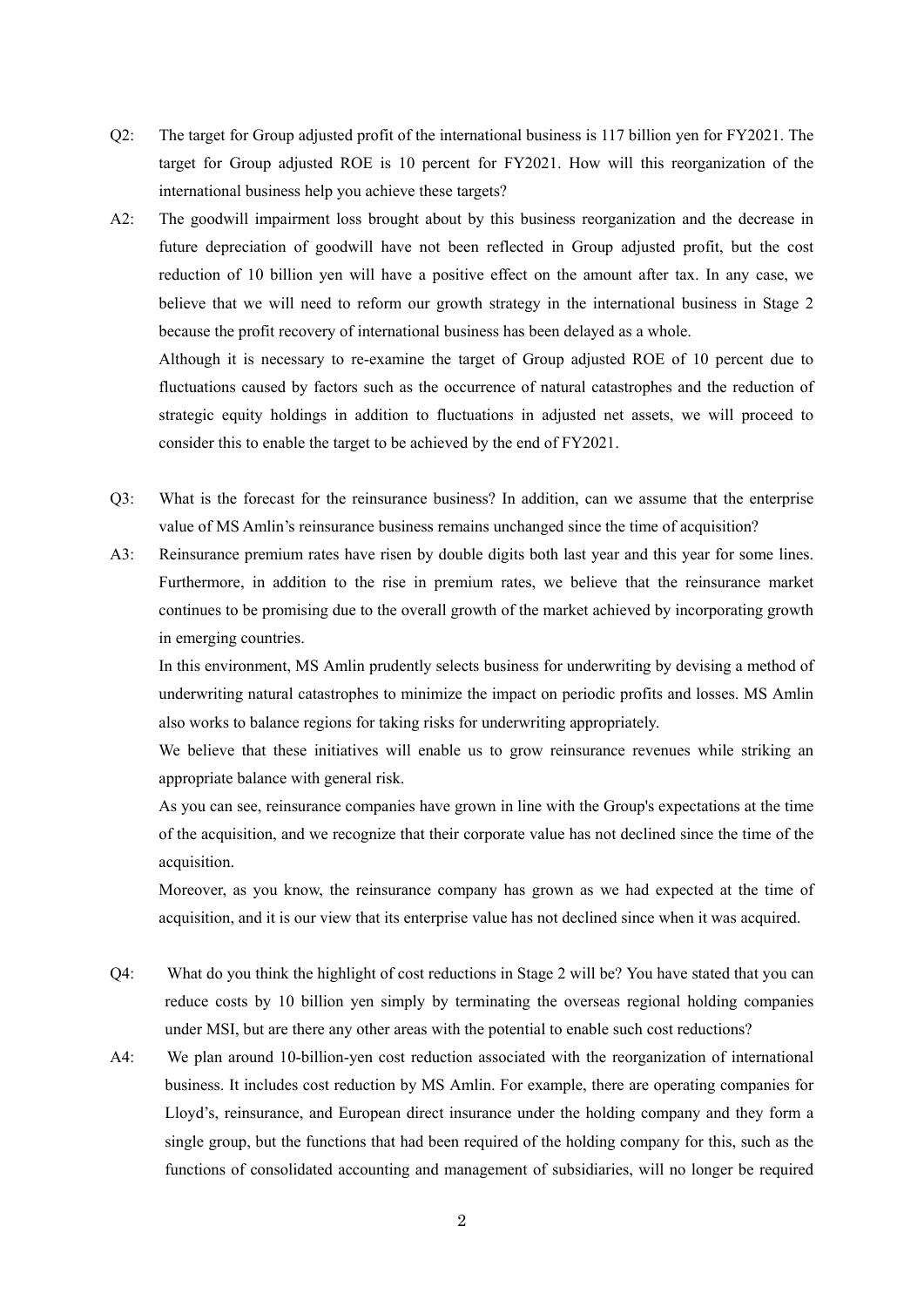as they become directly controlled by the head office, therefore the personnel and non-personnel expenses related to these can be reduced. The same also applies to the regional holding company in Asia. As for cost reductions in the domestic non-life insurance business, the system investment we have conducted to date that has been completed during the current medium-term management plan will have an effect. The contribution to profit has a delay of six months to one year after release, but the effect lasts for several years. Specifically, we expect to save approximately 15 billion yen per year by reforming the online systems, and approximately 12 billion yen per year through the joint claims services system, "BRIDGE".

- Q5: What is the percentage of domestic natural catastrophes' risk in relation to the total risk? You have disclosed the risk percentage of strategic equity holdings, so I would appreciate it if you could explain the amount of risk for fire or domestic natural catastrophes in the same format. In addition, how can you reduce these risks other than by raising direct premiums as the cost of reinsurance is expected to rise?
- A5: The total amount of risk underwritten in domestic non-life insurance was approximately 480 billion yen as of September 30, 2019, and natural catastrophes such as windstorm, flood and heavy snow accounted for just over 370 billion yen. As for the risk of domestic natural catastrophes, we basically control the risk based on the effective reinsurance. This fiscal year, we introduced joint reinsurance coverage of MSI and ADI to standardize the level of retained risk within the Group. We will seek the best method from the perspective of economic rationality and ROR for addressing a possible change in reinsurance premiums at the renewal of the contract next fiscal year.
- Q6: The reinsurance premium rate for typhoon risk is forecasted to rise around 10 to 20 percent next fiscal year. How do you intend to respond to the expected increase in reinsurance costs?
- A6: We are now discussing for more efficient reinsurance scheme for the entire Group and preparing for the next renewal, which includes variety of reasonable reinsurance coverage, joint arrangement by MSI and ADI, reinsurance coverage to reduce fluctuations in periodical profit and loss, and will create a reinsurance scheme to improve ROR and earnings based on economic rationality. Meanwhile, reinsurers do not provide coverage for domestic risks in Japan without mutual trust with them. In order to maintain stable relationships with reinsurance companies, the Company needs to set insurance premiums at an appropriate level in the direct insurance business in Japan and thereby cede to reinsurance companies at an appropriate rate. In some cases, it will be necessary to raise premium rates. In addition to this, as a direct insurance company, we believe it is necessary to provide advice on loss prevention and loss mitigation to companies and individuals, and to propose the renewal of aging facilities and the introduction of loss prevention equipment.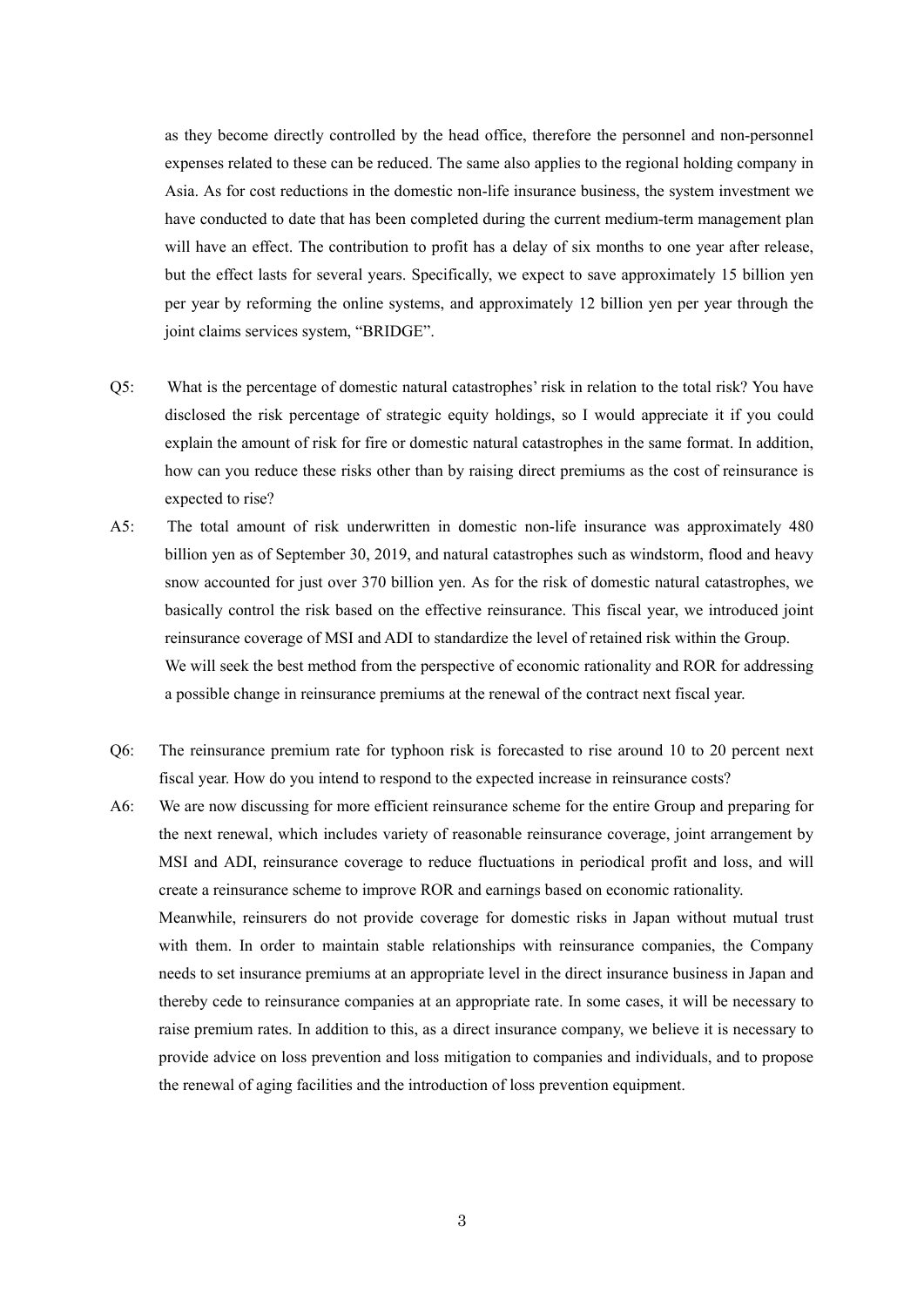- Q7: Corporate properties suffered considerable damages in various regions nationwide due to natural catastrophes. Do you have any plan to raise the premium rates of fire insurance for corporate market in the future?
- A7: The premium rates for large companies are arranged one by one on their conditions, and their rates and conditions are revised depending on the loss ratio on their policy renewal every year. Regarding condominium management associations for older properties with high loss ratio, we are dedication increase ROR of the business by raising premium rates and revising insurance conditions which include setting deductibles.
- Q8: Can you expect a timeline where profitability of fire insurance quickly becomes positive? In addition, what is the momentum of the industry?
- A8: We had planned to have underwriting profit of around 13 billion yen and for fire insurance to become positive by FY2021 through the product revision in October, but it has become quite difficult to make a profit during the current medium-term management plan due to factors such as the increased burden of reinsurance premiums associated with the occurrence of natural catastrophes last fiscal year and this fiscal year. In particular, the contract periods of many fire insurance policies for individuals are long-term, and it takes considerable time to take enough effect by revision of premium rates. Meanwhile, we will pursue to recover profitability during FY2021 by providing loss prevention and loss mitigation, and appropriately raising premiums, for corporate markets. In the medium to long term, we would secure earnings in fire insurance by the initiatives including designing products that enable the combined ratio in this area to reach 95 percent, loss prevention and loss mitigation, and appropriately increasing the insurance premium.
- Q9: I believe there is a mismatch of coverage and payment for major transportation companies and railway companies which are unable to adequately recover insurance claims from their insurance policies. What is your company's view on this matter?
- A9: We provide as much coverage as possible based on appropriate insurance premiums and conditions for what we are able to underwrite as an insurance company when companies appropriately recognize their risks and share them with the insurance company. If a mismatch does occur, it may be due to insufficient explanation on our side, but in order to avoid such mismatches as much as possible, we will continue to endeavor to implement efforts in accordance with our business model of finding risks, conveying them to the customer, and proposing appropriate risk solutions.

Furthermore, this fiscal year, we have begun fully utilizing RisTech, which uses the latest technology to analyze past data, predict what kind of accidents will occur, and make proposals to corporate customers. This is a business aimed at loss prevention and loss mitigation while simultaneously considering new ways of applying insurance by matching the loss data we have accumulated with each customer's internal data to predict future risks in their business or their industry.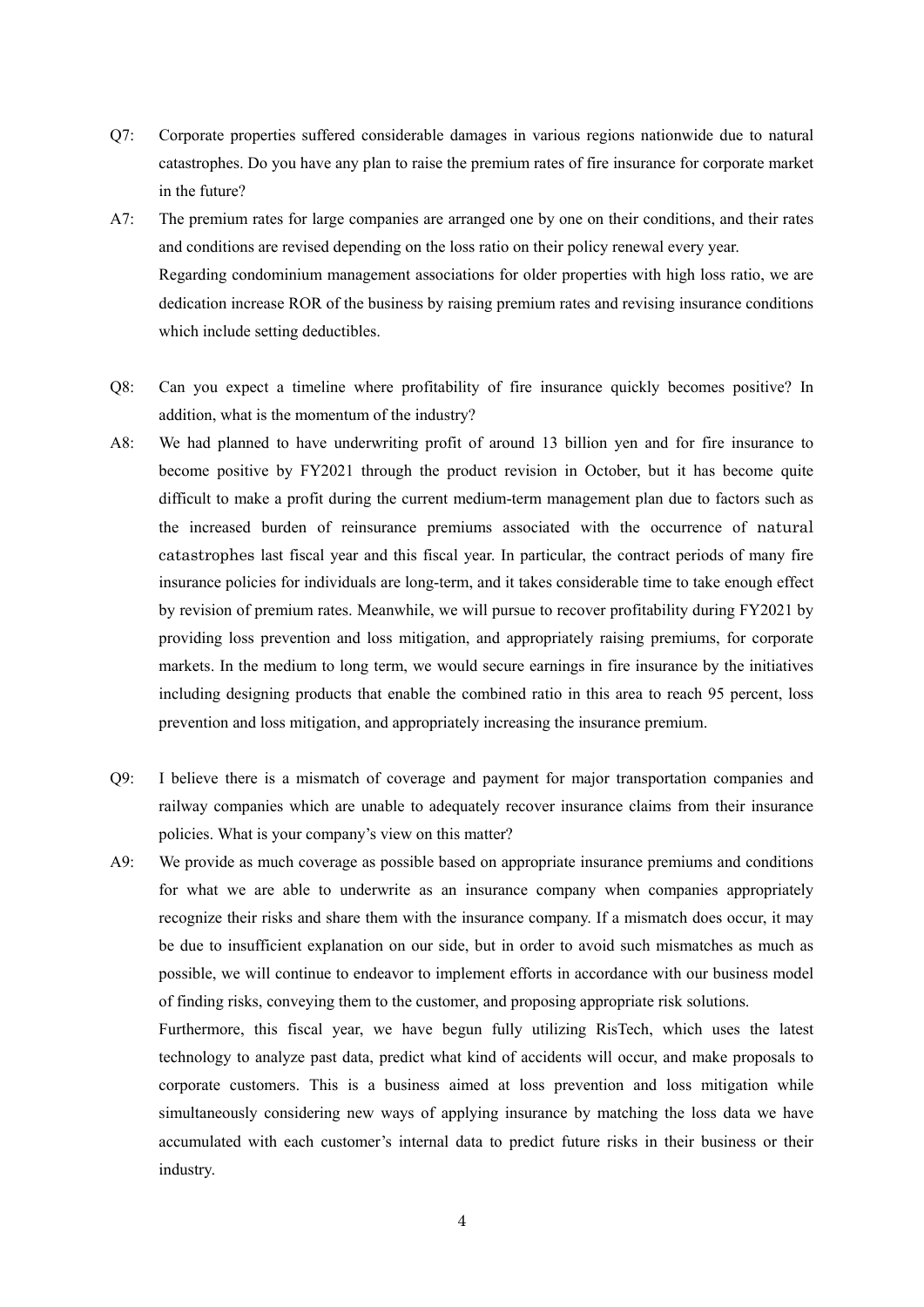Still around 70 percent of individual customers have insurance coverage for flood risks, so that we are endeavoring to provide insurance for flood risks. We will continue such efforts to enable the stable provision of insurance coverage in the future.

- Q10: The forecast for net income in FY2019 remains unchanged at 200 billion yen. However it appears that you are fixated on the accounting profit of 200 billion yen, such as providing an additional catastrophe reserve for MSI but not for ADI. Will you continue to fixate on achieving the initial forecast of 200 billion yen by changing the amount of the additional provision of catastrophe reserve or increasing gains from the sale of strategic equity holdings if an unexpected event occurs in the future?
- A10: Our stance of working with an awareness of both accounting profit and Group adjusted profit remains unchanged. The reason why we have not changed our forecast for net income is that we determined that we fully expect to have income of 200 billion yen by taking steps such as the reversal of the catastrophe reserve. Even if an unforeseen event occurs, we will continue to take action with awareness of the achievement of our earnings forecasts.

We are aware that the catastrophe reserve for fire insurance is currently somewhat inadequate, which is why we made an additional provision of 30 billion yen in the catastrophe reserve for MSI. The reserve ratio of ADI was set high at 12% from the beginning of the year, and we do not believe any additional provision will be required under the current conditions. Our forecast for net income has remained the same, but we may change the amount of the additional provision to the catastrophe reserve if an event such as heavy snow occurs.

- Q11: How much funding surplus do you think you have due to hybrid bonds? Assuming the execution of M&A at a level of around twice the PBR, what is the size of an M&A you could execute? In addition, would it be possible to perform a larger acquisition by taking additional action such as reducing the risk of strategic equity holdings?
- A11: Our current capital buffer is just under 2.2 trillion yen, and we have an M&A investment surplus of around 100 billion yen assuming that we maintain an ESR of 180 percent or higher and do not perform any special procurement of funds or risk reduction, etc. Meanwhile, it is possible to be more flexible about the M&A investment surplus considering risk reduction by taking steps such as reducing strategic equity holdings, accumulating earnings, and the earnings arising from new investment.

It is our view that funding through hybrid bonds is possible up to around 500 billion yen. Our basic policy is to perform M&A with our own funds or by using procurement methods traditionally deemed to be economically reasonable when procuring funds and this policy will remain unchanged.